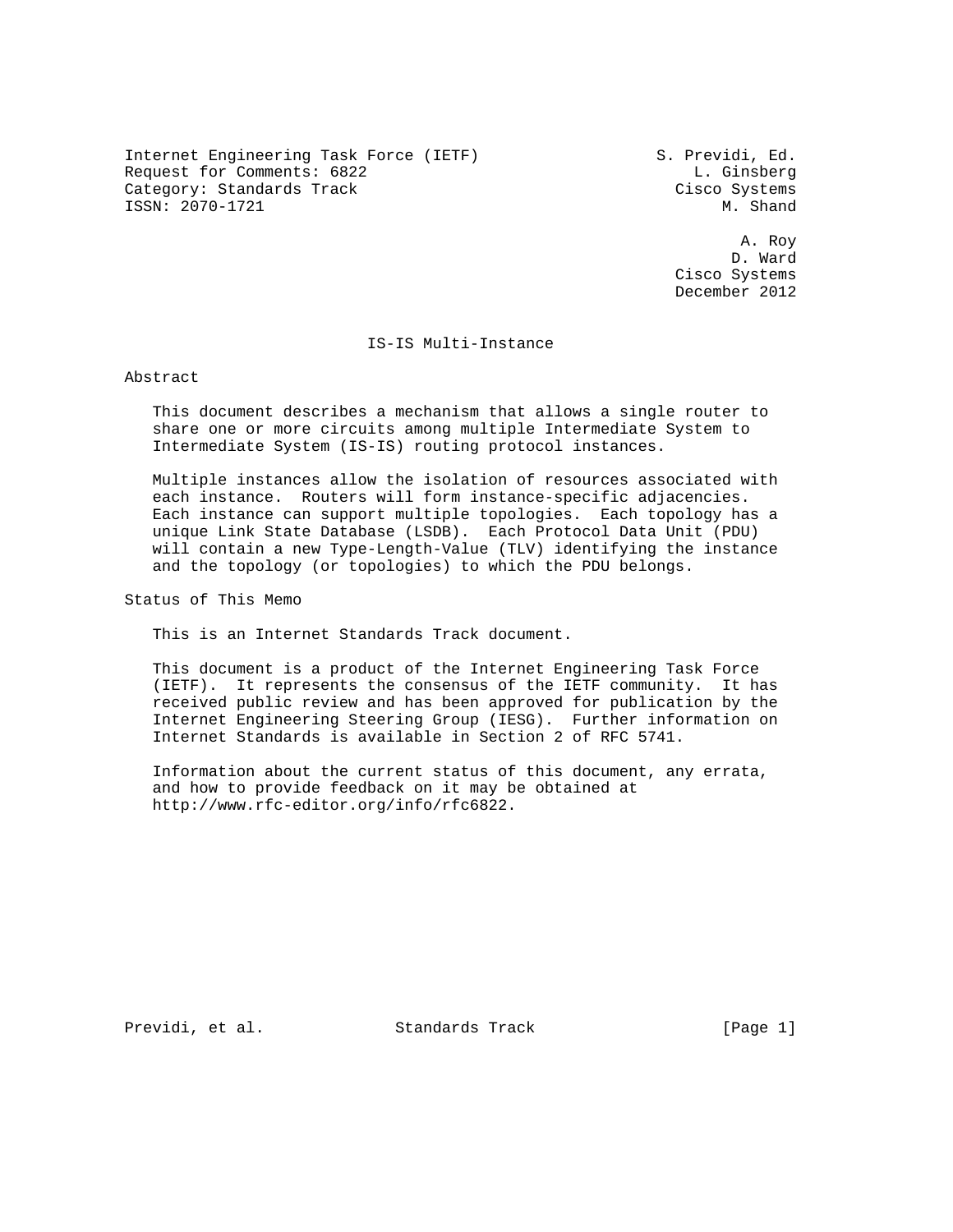Copyright Notice

 Copyright (c) 2012 IETF Trust and the persons identified as the document authors. All rights reserved.

 This document is subject to BCP 78 and the IETF Trust's Legal Provisions Relating to IETF Documents (http://trustee.ietf.org/license-info) in effect on the date of

 publication of this document. Please review these documents carefully, as they describe your rights and restrictions with respect to this document. Code Components extracted from this document must include Simplified BSD License text as described in Section 4.e of the Trust Legal Provisions and are provided without warranty as described in the Simplified BSD License.

 This document may contain material from IETF Documents or IETF Contributions published or made publicly available before November 10, 2008. The person(s) controlling the copyright in some of this material may not have granted the IETF Trust the right to allow modifications of such material outside the IETF Standards Process. Without obtaining an adequate license from the person(s) controlling the copyright in such materials, this document may not be modified outside the IETF Standards Process, and derivative works of it may not be created outside the IETF Standards Process, except to format it for publication as an RFC or to translate it into languages other than English.

Previdi, et al. Standards Track [Page 2]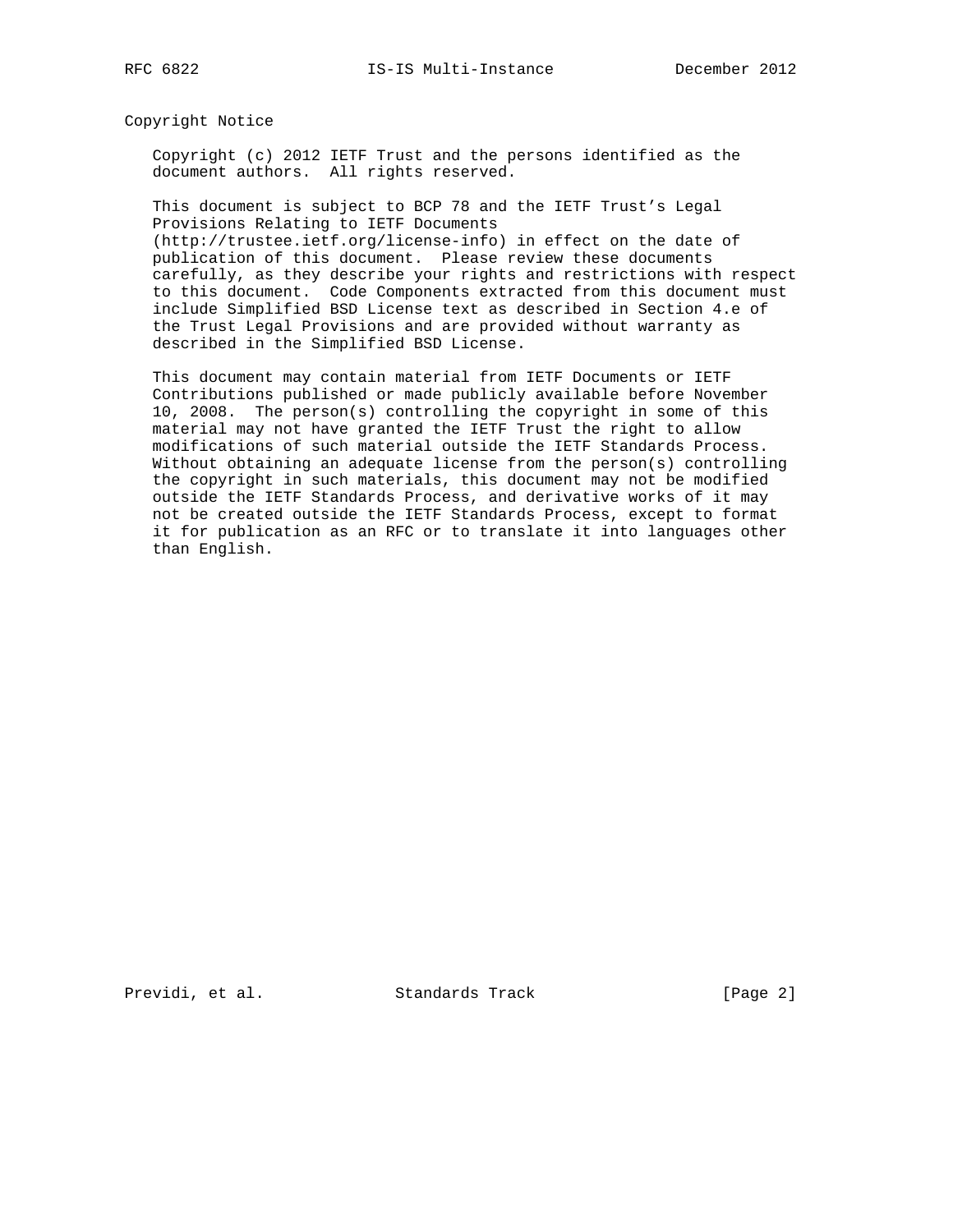Table of Contents

| $\mathbf{1}$                                                 | -3             |
|--------------------------------------------------------------|----------------|
| 1.1.                                                         | 4              |
|                                                              | $\overline{4}$ |
| Instance Identifier TLV<br>2.1.                              | 5              |
|                                                              | 6              |
| Use of Authentication<br>2.3.                                | 6              |
| 2.4. Adjacency Establishment                                 | 6              |
| 2.4.1. Point-to-Point Adjacencies                            | 7              |
| 2.4.2. Multi-Access Adjacencies                              | 7              |
| 2.5. Update Process Operation                                | 7              |
| 2.5.1. Update Process Operation on Point-to-Point Circuits . | 7              |
| 2.5.2. Update Process Operation on Broadcast Circuits        | 7              |
| 2.6. Interoperability Considerations                         | 8 <sup>8</sup> |
| Interoperability Issues on Broadcast Circuits 8<br>2.6.1.    |                |
| Interoperability Using Point-to-Point Circuits 9<br>2.6.2.   |                |
|                                                              | - 9            |
| 3.1. One-to-One Mapping between Topologies and Instances 10  |                |
| 3.2. Many-to-One Mapping between Topologies and Instances 10 |                |
| 3.3. Considerations for the Number of Instances 11           |                |
| 4 <sub>1</sub>                                               |                |
| 5.<br>Graceful Restart Interactions 11                       |                |
| б.                                                           |                |
| Security Considerations 12<br>7 <sup>1</sup>                 |                |
| 8.                                                           |                |
| 9.                                                           |                |
| 9.1. Normative References 13                                 |                |
| 9.2. Informative References 14                               |                |
|                                                              |                |

# 1. Introduction

 An existing limitation of the protocol defined by [ISO10589] is that only one instance of the protocol can operate on a given circuit. This document defines an extension to IS-IS to remove this restriction. The extension is referred to as "Multi-Instance IS-IS" (MI-IS-IS).

 Routers that support this extension are referred to as "Multi- Instance-capable routers" (MI-RTR).

 The use of multiple instances enhances the ability to isolate the resources associated with a given instance both within a router and across the network. Instance-specific prioritization for processing PDUs and performing routing calculations within a router may be specified. Instance-specific flooding parameters may also be defined so as to allow different instances to consume network-wide resources at different rates.

Previdi, et al. Standards Track [Page 3]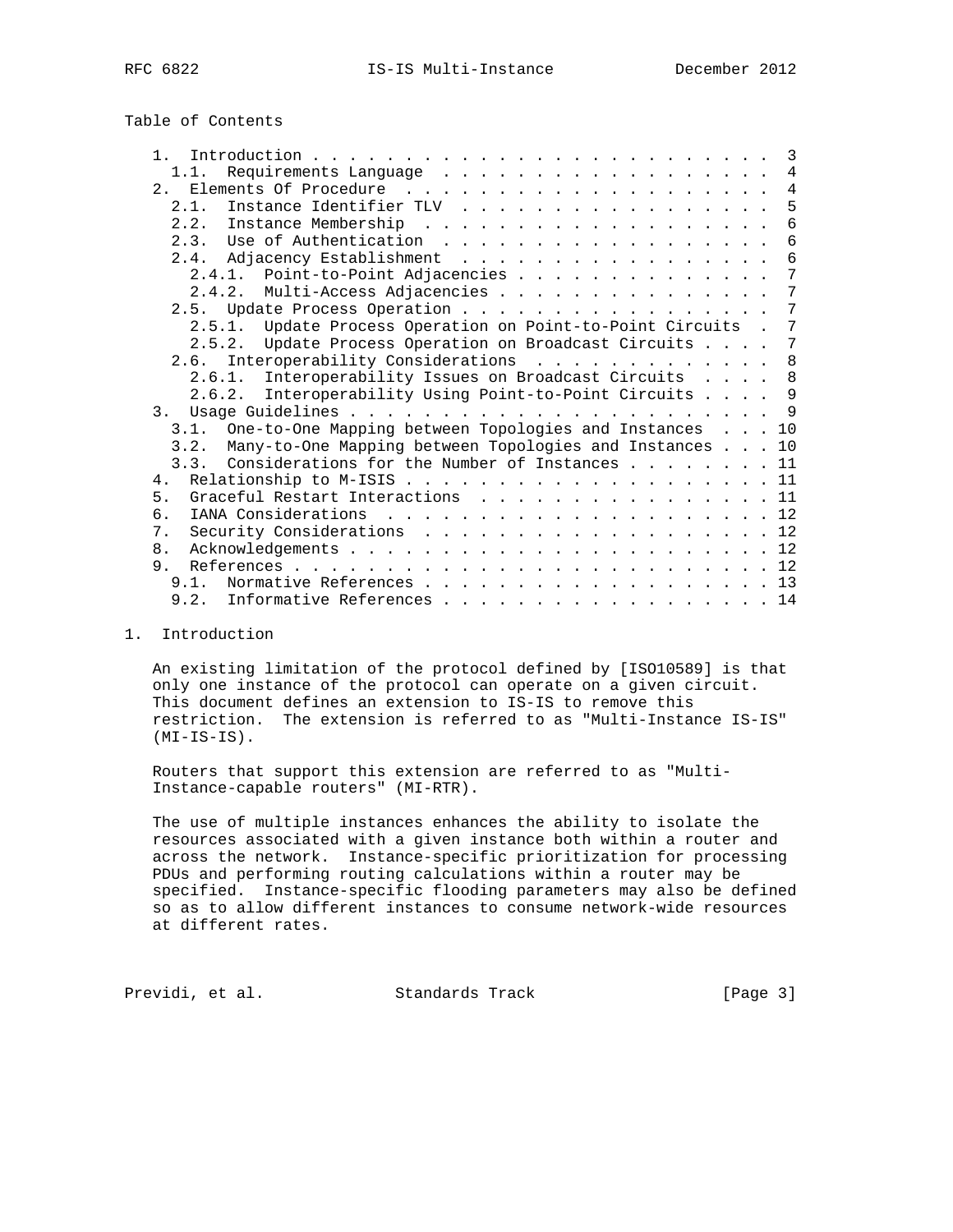Another existing protocol limitation is that a given instance supports a single Update Process operating on a single Link State Database (LSDB). This document defines an extension to IS-IS to allow non-zero instances of the protocol to support multiple Update Processes. Each Update Process is associated with a topology and a unique topology specific LSDB. Non-zero instances of the protocol are only supported by MI-RTRs. Legacy routers support the standard or zero instance of the protocol. The behavior of the standard instance is not changed in any way by the extensions defined in this document.

 MI-IS-IS might be used to support topology-specific routing. When used for this purpose, it is an alternative to Multi-Topology IS-IS [RFC5120].

 MI-IS-IS might also be used to support advertisement of information on behalf of applications [RFC6823]. The advertisement of information not directly related to the operation of the IS-IS protocol can therefore be done in a manner that minimizes its impact on the operation of routing.

 The above are examples of how MI-IS-IS might be used. The specification of uses of MI-IS-IS is outside the scope of this document.

# 1.1. Requirements Language

 The key words "MUST", "MUST NOT", "REQUIRED", "SHALL", "SHALL NOT", "SHOULD", "SHOULD NOT", "RECOMMENDED", "MAY", and "OPTIONAL" in this document are to be interpreted as described in RFC 2119 [RFC2119].

2. Elements Of Procedure

 An Instance Identifier (IID) is introduced to uniquely identify an IS-IS instance. The protocol extension includes a new TLV (IID-TLV) in each IS-IS PDU originated by an MI-RTR except as noted in this document. The IID-TLV identifies the unique instance as well as the topology/topologies to which the PDU applies. Each IS-IS PDU is associated with only one IS-IS instance.

 MI-RTRs form instance-specific adjacencies. The IID-TLV included in IS-IS Hellos (IIH) includes the IID and the set of Instance-Specific Topology Identifiers (ITIDs) that the sending IS supports. When multiple instances share the same circuit, each instance will have a separate set of adjacencies.

 MI-RTRs support the exchange of topology-specific Link State PDUs for the IID/ITID pairs that each neighbor supports. A unique IS-IS

Previdi, et al. Standards Track [Page 4]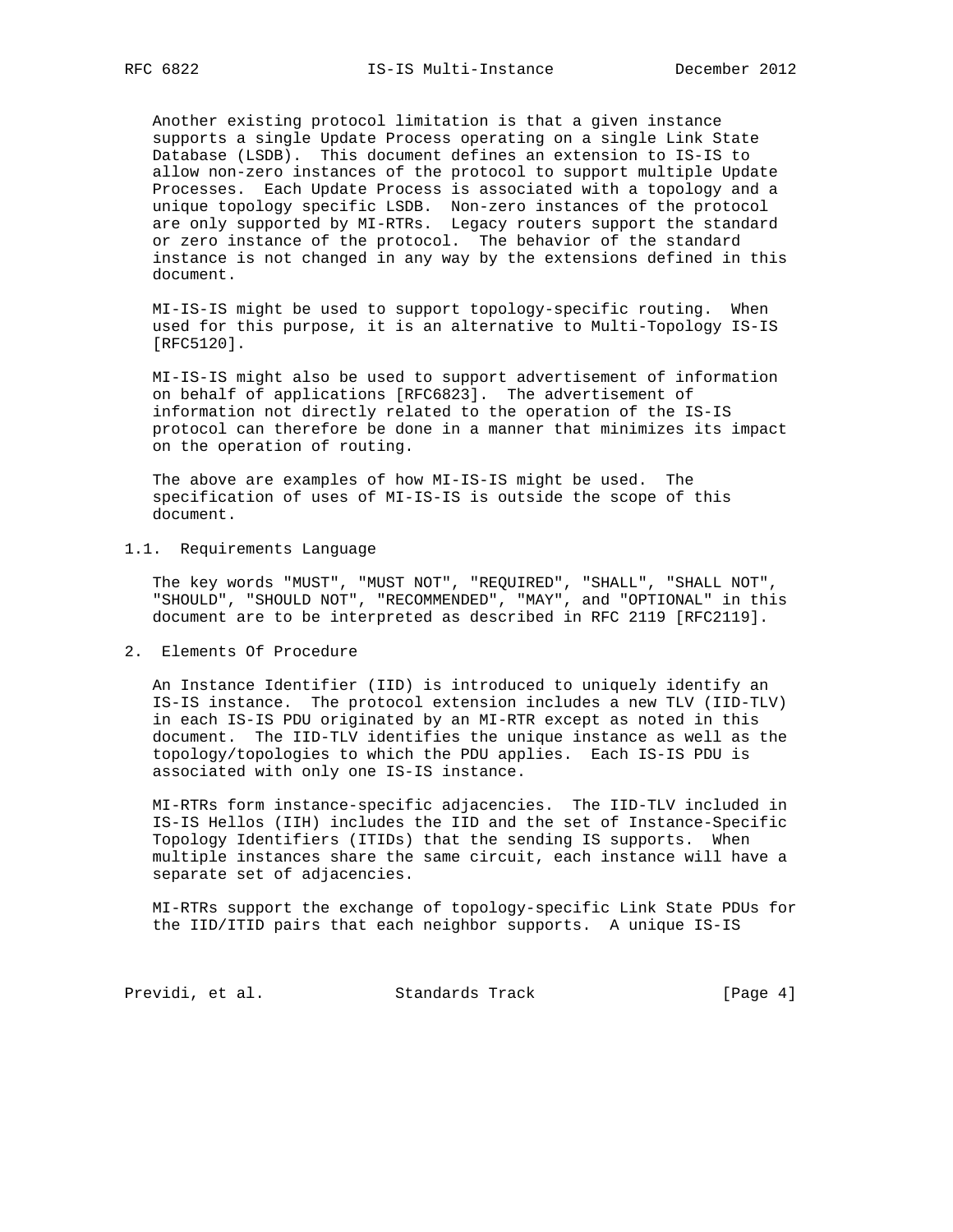Update Process (see [ISO10589] operates for each IID/ITID pair. This MAY also imply IID/ITID-specific routing calculations and IID/ ITID-specific routing and forwarding tables. However, this aspect is outside the scope of this specification.

 The mechanisms used to implement support of the separation of IS-IS instances and topology-specific Update Processes within a router are outside the scope of this specification.

## 2.1. Instance Identifier TLV

 A new TLV is defined in order to convey the IID and ITIDs supported. The IID-TLV associates a PDU with an IS-IS instance using a unique 16-bit number. The IID-TLV is carried in all IS-IS PDUs that are associated with a non-zero instance; this includes IIHs, Sequence Number PDUs (SNPs), and Link State PDUs (LSPs).

 Multiple instances of IS-IS may coexist on the same circuit and on the same physical router. IIDs MUST be unique within the same routing domain.

 IID #0 is reserved for the standard instance supported by legacy systems. IS-IS PDUs associated with the standard instance MUST NOT include an IID-TLV except where noted in this document.

 The IID-TLV MAY include one or more ITIDs. An ITID is a 16-bit identifier where all values (0 - 65535) are valid.

The following format is used for the IID-TLV:

 Type: 7 Length: 2 - 254 Value:

|                                 |  | No. of octets |
|---------------------------------|--|---------------|
| .<br>$IID (0 - 65535)$          |  |               |
| Supported ITID<br>- - - - - - - |  |               |
|                                 |  |               |
| Supported ITID                  |  |               |

When the IID = 0, the list of supported ITIDs MUST NOT be present.

 An IID-TLV with IID = 0 MUST NOT appear in an SNP or LSP. When the TLV appears (with a non-zero IID) in an SNP or LSP, exactly one ITID

Previdi, et al. Standards Track [Page 5]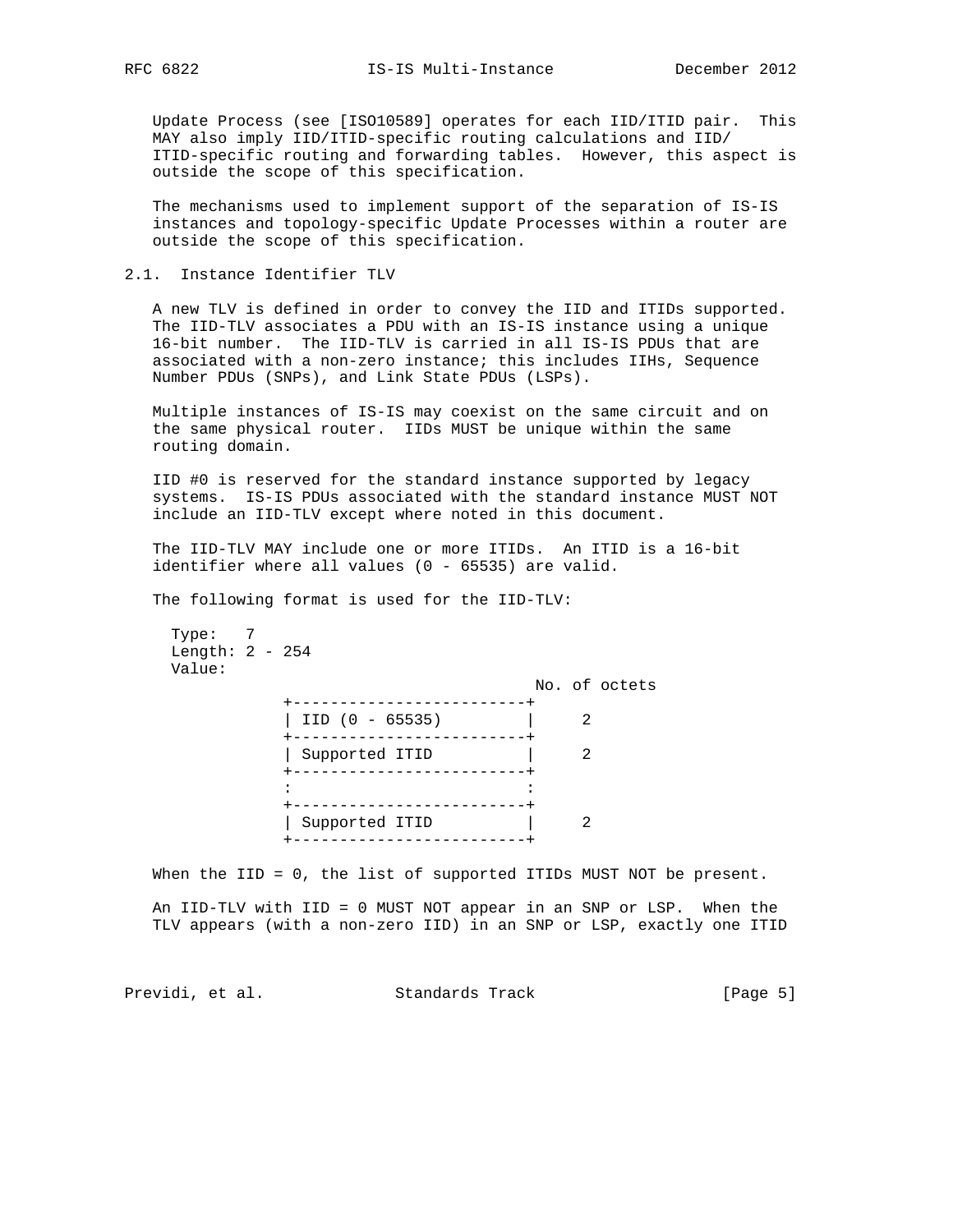MUST be present indicating the topology with which the PDU is associated. If no ITIDs or multiple ITIDs are present or the IID is zero, then the PDU MUST be ignored.

 When the IID is non-zero and the TLV appears in an IIH, the set of ITIDs supported on the circuit over which the IIH is sent is included. There MUST be at least one ITID present.

 Multiple IID-TLVs MAY appear in IIHs. If multiple IID-TLVs are present and the IID value in all IID-TLVs is not the same, then the PDU MUST be ignored.

 A single IID-TLV will support advertisement of up to 126 ITIDs. If multiple IID-TLVs are present in an IIH PDU, the supported set of ITIDs is the union of all ITIDs present in all IID-TLVs.

 When an LSP purge is initiated, the IID-TLV MUST be retained, but the remainder of the body of the LSP SHOULD be removed. The purge procedure is described in [RFC6233] and [RFC6232].

A PDU without an IID-TLV belongs to the standard instance.

## 2.2. Instance Membership

 Each MI-RTR is configured to be participating in one or more instances of IS-IS. For each non-zero instance in which it participates, an MI-RTR marks IS-IS PDUs (IIHs, LSPs, or SNPs) generated that pertain to that instance by including the IID-TLV with the appropriate instance identifier.

2.3. Use of Authentication

 When authentication is in use, the IID, if present, is first used to select the authentication configuration that is applicable. The authentication check is then performed as normal. When multiple ITIDs are supported, ITID-specific authentication MAY be used in SNPs and LSPs.

## 2.4. Adjacency Establishment

 In order to establish adjacencies, IS-IS routers exchange IIH PDUs. Two types of adjacencies exist in IS-IS: point-to-point and broadcast. The following subsections describe the additional rules an MI-RTR MUST follow when establishing adjacencies.

Previdi, et al. Standards Track [Page 6]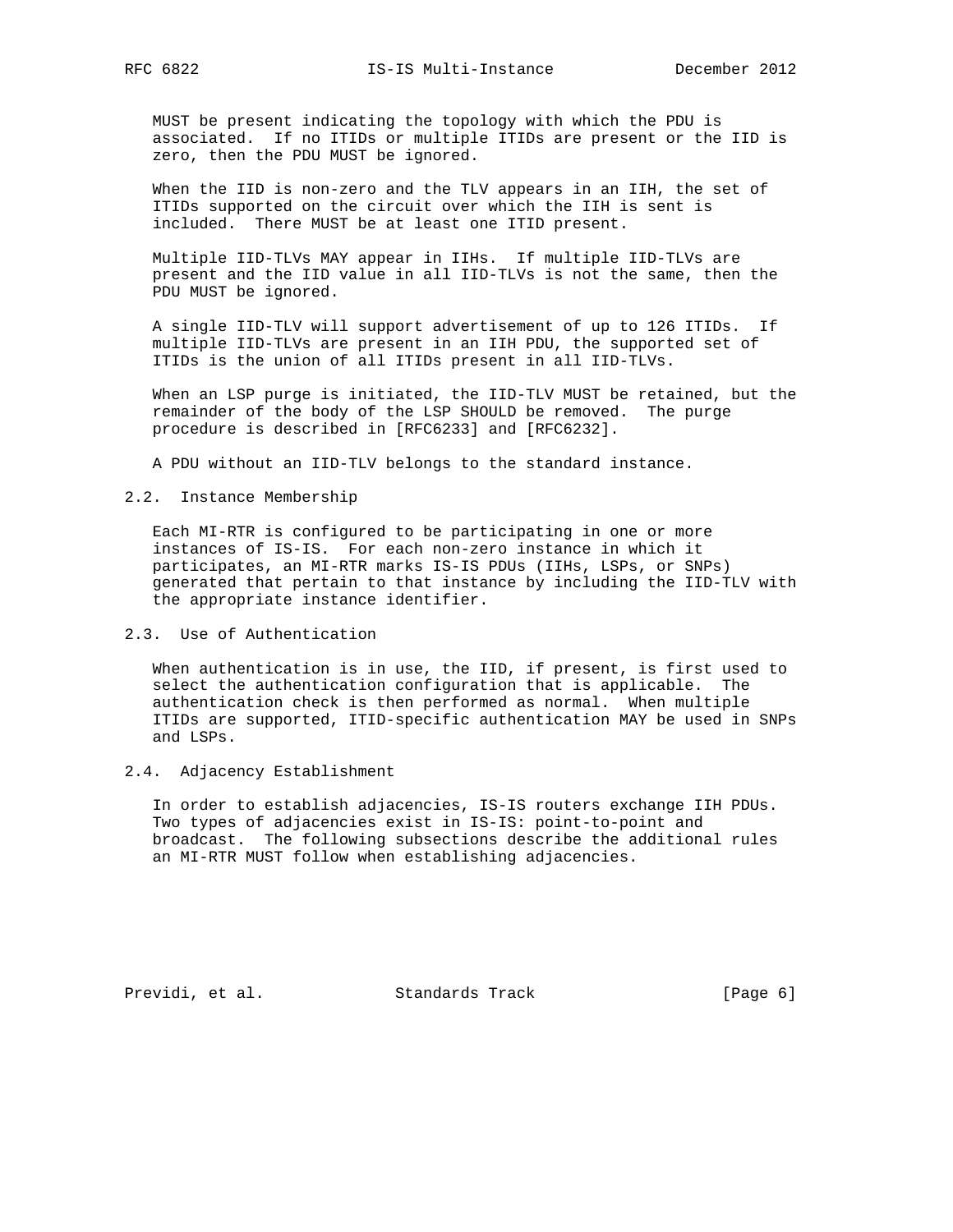# 2.4.1. Point-to-Point Adjacencies

 MI-RTRs include the IID-TLV in the point-to-point Hello PDUs they originate. Upon reception of an IIH, an MI-RTR inspects the received IID-TLV and if the IID matches any of the IIDs that the router supports on that circuit, normal adjacency establishment procedures are used to establish an instance-specific adjacency. Note that the absence of the IID TLV implies IID #0. For instances other than IID #0, an adjacency SHOULD NOT be established unless there is at least one ITID in common.

 This extension allows an MI-RTR to establish multiple adjacencies to the same physical neighbor over a point-to-point circuit. However, as the instances are logically independent, the normal expectation of at most one neighbor on a given point-to-point circuit still applies.

### 2.4.2. Multi-Access Adjacencies

 Multi-Access (broadcast) circuits behave differently than point-to point in that PDUs sent by one router are visible to all routers and all routers must agree on the election of a Designated Intermediate System (DIS) independent of the set of ITIDs supported.

 MI-RTRs will establish adjacencies and elect a DIS per IS-IS instance. Each MI-RTR will form adjacencies only with routers that advertise support for the instances that the local router has been configured to support on that circuit. Since an MI-RTR is not required to support all possible instances on a LAN, it's possible to elect a different DIS for different instances.

## 2.5. Update Process Operation

 For non-zero instances, a unique Update Process exists for each supported ITID.

2.5.1. Update Process Operation on Point-to-Point Circuits

 On Point-to-Point circuits -- including Point-to-Point Operation over LAN [RFC5309] -- the ITID-specific Update Process only operates on that circuit for those ITIDs that are supported by both ISs operating on the circuit.

### 2.5.2. Update Process Operation on Broadcast Circuits

 On broadcast circuits, a single DIS is elected for each supported IID independent of the set of ITIDs advertised in LAN IIHs. This requires that the DIS generate pseudo-node LSPs for all supported ITIDs and that the Update Process for all supported ITIDs operate on

Previdi, et al. Standards Track [Page 7]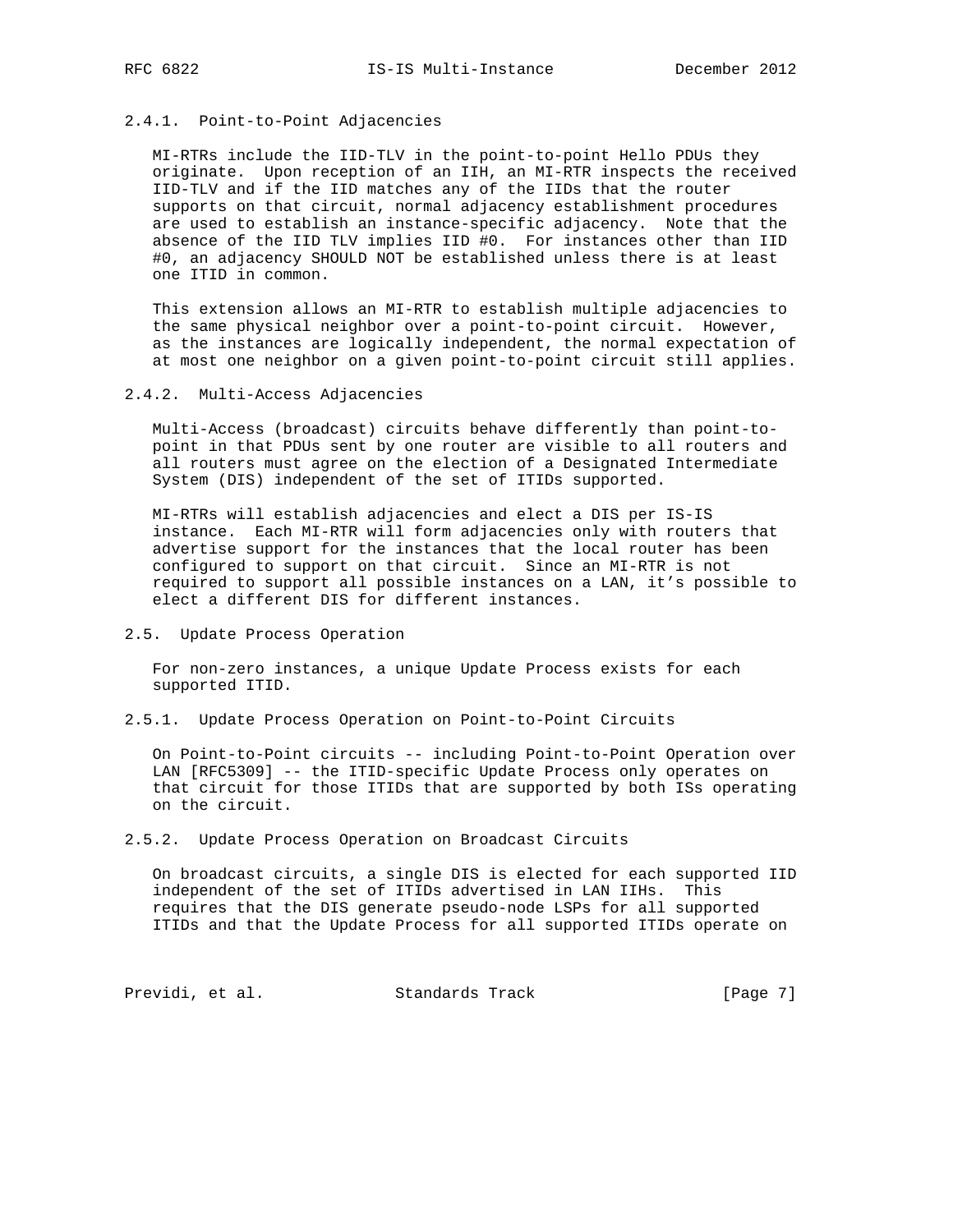the broadcast circuit. Among MI-RTRs operating on a broadcast circuit, if the set of supported ITIDs for a given non-zero IID is inconsistent, connectivity for the topology (or topologies) associated with the ITIDs not supported by some MI-RTRs can be compromised.

### 2.6. Interoperability Considerations

 [ISO10589] requires that any TLV that is not understood is silently ignored without compromising the processing of the whole IS-IS PDU (IIH, LSP, SNP).

 To a router not implementing this extension, all IS-IS PDUs received will appear to be associated with the standard instance regardless of whether an IID TLV is present in those PDUs. This can cause interoperability issues unless the mechanisms and procedures discussed below are followed.

2.6.1. Interoperability Issues on Broadcast Circuits

 In order for routers to correctly interoperate with routers not implementing this extension and in order not to cause disruption, a specific and dedicated Media Access Control (MAC) address is used for multicasting IS-IS PDUs with any non-zero IID. Each level will use a specific layer 2 multicast address. Such an address allows MI-RTRs to exchange IS-IS PDUs with non-zero IIDs without these PDUs being processed by legacy routers, and therefore no disruption is caused.

 An MI-RTR will use the AllL1IS or AllL2IS ISIS MAC-layer address (as defined in [ISO10589]) as the destination address when sending an IS-IS PDU for the standard instance. An MI-RTR will use one of two new dedicated layer 2 multicast addresses (AllL1MI-ISs or AllL2MI- ISs) as the destination address when sending an IS-IS PDU for any non-zero IID. These addresses are specified in Section 6. If operating in point-to-point mode on a broadcast circuit [RFC5309], an MI-RTR MUST use one of the two new multicast addresses as the destination address when sending point-to-point IIHs associated with a non-zero instance. (Either address will do.)

 MI-RTRs MUST discard IS-IS PDUs received if either of the following is true:

- o The destination multicast address is AllL1IS or AllL2IS and the PDU contains an IID-TLV.
- o The destination multicast address is one of the two new addresses, and the PDU contains an IID-TLV with a zero value for the IID or has no IID-TLV.

Previdi, et al. Standards Track [Page 8]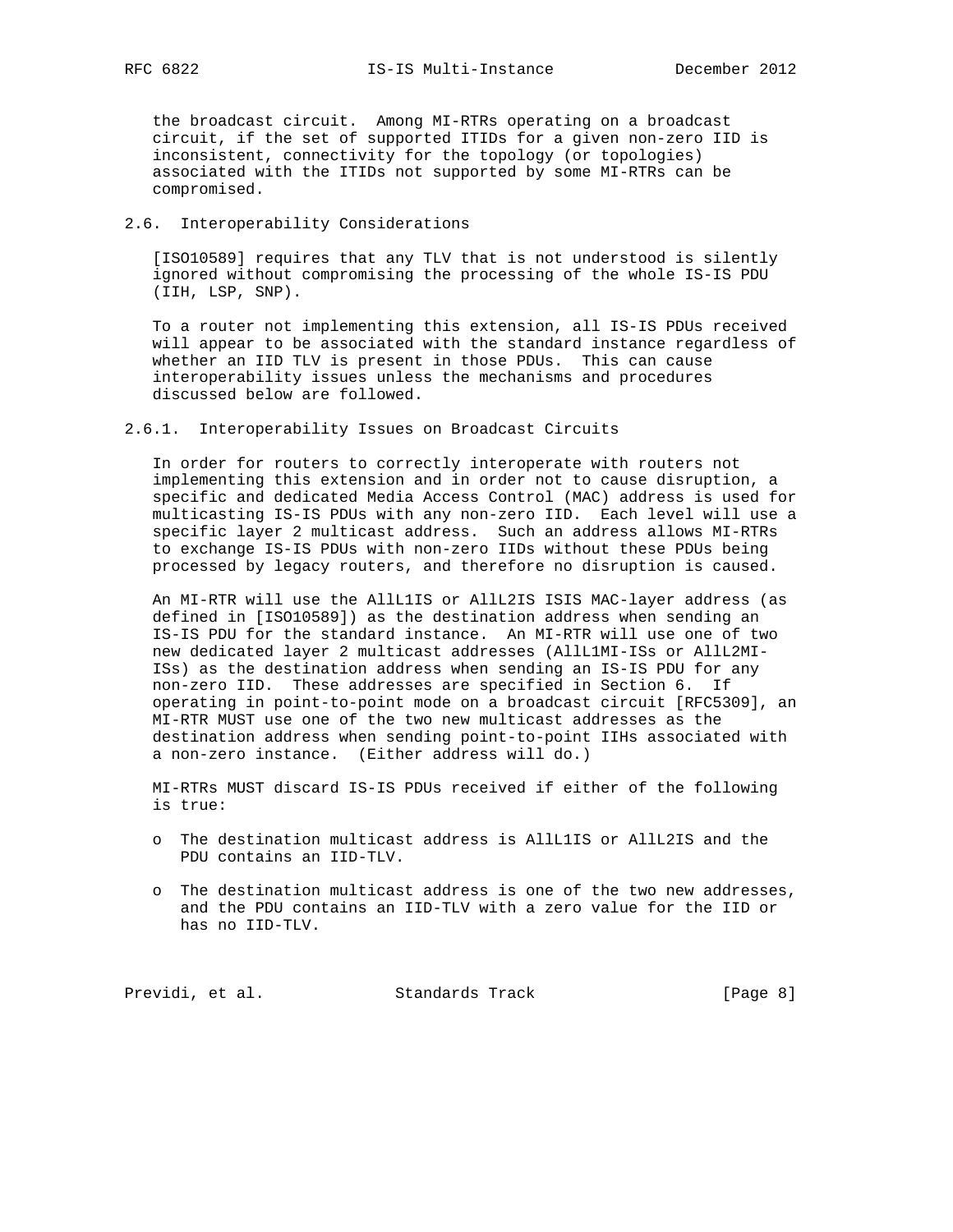NOTE: If the multicast addresses AllL1IS and/or AllL2IS are improperly used to send IS-IS PDUs for non-zero IIDs, legacy systems will interpret these PDUs as being associated with IID #0. This will cause inconsistencies in the LSDB in those routers, may incorrectly maintain adjacencies, and may lead to inconsistent DIS election.

## 2.6.2. Interoperability Using Point-to-Point Circuits

 In order for an MI-RTR to interoperate over a point-to-point circuit with a router that does NOT support this extension, the MI-RTR MUST NOT send IS-IS PDUs for instances other than IID #0 over the point to-point circuit as these PDUs may affect the state of IID #0 in the neighbor.

 The presence or absence of the IID-TLV in an IIH indicates that the neighbor does or does not support this extension, respectively. Therefore, all IIHs sent on a point-to-point circuit by an MI-RTR MUST include an IID-TLV. This includes IIHs associated with IID #0. Once it is determined that the neighbor does not support this extension, an MI-RTR MUST NOT send PDUs (including IIHs) for instances other than IID #0.

 Until an IIH is received from a neighbor, an MI-RTR MAY send IIHs for a non-zero instance. However, once an IIH with no IID TLV has been received -- indicating that the neighbor is not an MI-RTR -- the MI-RTR MUST NOT send IIHs for a non-zero instance. The temporary relaxation of the restriction on sending IIHs for non-zero instances allows a non-zero instance adjacency to be established on an interface on which an MI-RTR does NOT support the standard instance.

 Point-to-point adjacency setup MUST be done through the use of the three-way handshaking procedure as defined in [RFC5303] in order to prevent a non-MI capable neighbor from bringing up an adjacency prematurely based on reception of an IIH with an IID-TLV for a non zero instance.

3. Usage Guidelines

 As discussed above, MI-IS-IS extends IS-IS to support multiple instances on a given circuit. Each instance is uniquely identified by the IID and forms instance-specific adjacencies. Each instance supports one or more topologies as represented by the ITIDs. All topologies associated with a given instance share the instance specific adjacencies. The set of topologies supported by a given IID MAY differ from circuit to circuit. Each topology has its own set of LSPs and runs a topology-specific Update Process. Flooding of topology-specific LSPs is only performed on circuits on which both the local router and the neighbor(s) support a given topology (i.e.,

Previdi, et al. Standards Track [Page 9]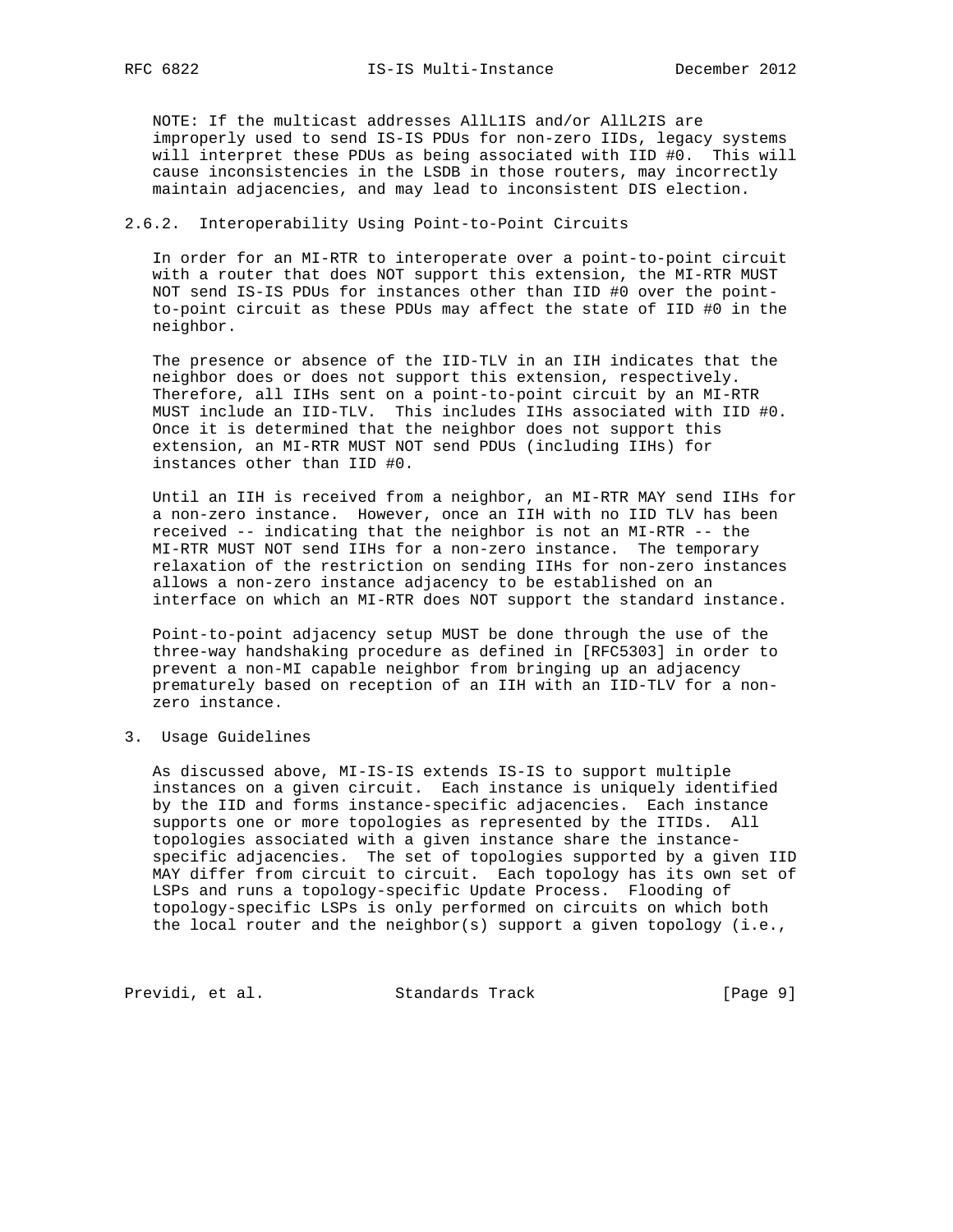advertise the same ITID in the set of supported ITIDs sent in the IID-TLV included in IIHs).

 The following subsections provide some guidelines for usage of instances and topologies within each instance. While this represents examples based on the intent of the authors, implementors are not constrained by the examples.

3.1. One-to-One Mapping between Topologies and Instances

 When the set of information to be flooded in LSPs is intended to be flooded to all MI-RTRs supporting a given IID, a single topology MAY be used. The information contained in the single LSDB MAY still contain information associated with multiple applications as the GENINFO TLV for each application has an application-specific ID that identifies the application to which the TLV applies [RFC6823].

3.2. Many-to-One Mapping between Topologies and Instances

 When the set of information to be flooded in LSPs includes subsets that are of interest to a subset of the MI-RTRs supporting a given IID, support of multiple ITIDs allows each subset to be flooded only to those MI-RTRs that are interested in that subset. In the simplest case, a one-to-one mapping between a given application and an ITID allows the information associated with that application to be flooded only to MI-RTRs that support that application -- but a many-to-one mapping between applications and a given ITID is also possible. When the set of application-specific information is large, the use of multiple ITIDs provides significantly greater efficiencies, as MI-RTRs only need to maintain the LSDB for applications of interest and that information only needs to be flooded over a topology defined by the MI-RTRs who support a given ITID.

 The use of multiple ITIDs also allows the dedication of a full LSP set (256 LSPs at each level) for the use of a given (set of) applications, thereby minimizing the possibility of exceeding the carrying capacity of an LSP set. Such a possibility might arise if information for all applications were to be included in a single LSP set.

 Note that the topology associated with each ITID MUST be fully connected in order for ITID-specific LSPs to be successfully flooded to all MI-RTRs that support that ITID.

Previdi, et al. Standards Track [Page 10]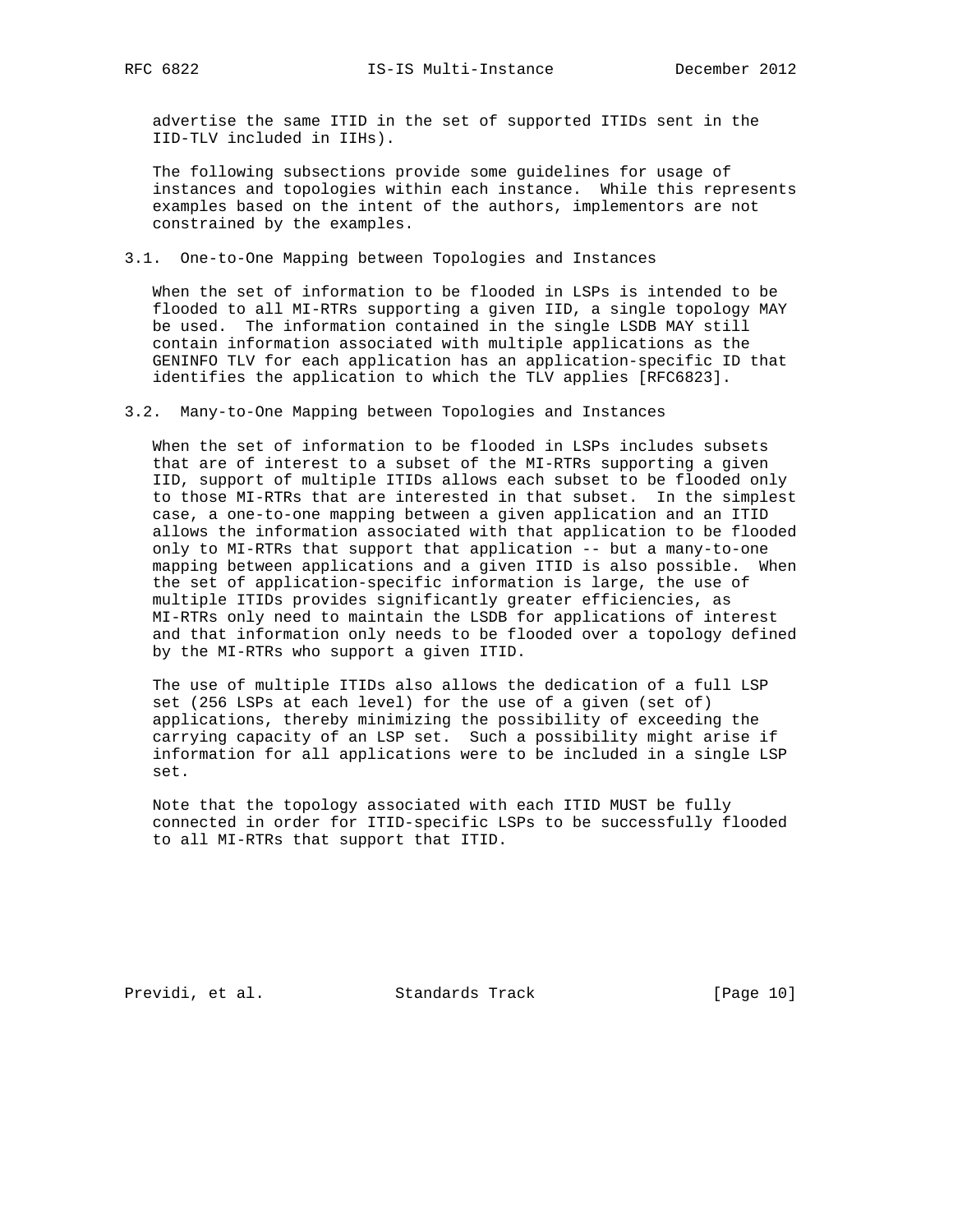# 3.3. Considerations for the Number of Instances

 The support of multiple topologies within the context of a single instance provides better scalability in support of multiple applications both in terms of the number of adjacencies that are required and in the flooding of topology-specific LSDB. In many cases, the use of a single non-zero instance would be sufficient and optimal. However, in cases where the set of topologies desired in support of a set of applications is largely disjoint from the set of topologies desired in support of a second set of applications, it could make sense to use multiple instances.

4. Relationship to M-ISIS

 [RFC5120] defines support for multi-topology routing. In that document, 12-bit Multi-Topology Identifiers (MTIDs) are defined to identify the topologies that an IS-IS instance (a "standard instance" as defined by this document) supports. There is no relationship between the Multi-topology IDs defined in [RFC5120] and the ITIDs defined in this document.

 If an MI-RTR uses the extensions in support of the BFD-Enabled TLV [RFC6213], the ITID SHOULD be used in place of the MTID, in which case all 16 bits of the identifier field are usable.

 An MI-RTR MAY use the extensions defined in this document to support multiple topologies in the context of an instance with a non-zero IID. Each MI topology is associated with a unique LSDB identified by an ITID. An ITID-specific IS-IS Update Process operates on each topology. This differs from [RFC5120] where a single LSDB or single IS-IS Update Process is used in support of all topologies.

 An MI-RTR MUST NOT support [RFC5120] multi-topology within a non-zero instance. The following TLVs MUST NOT be sent in an LSP associated with a non-zero instance and MUST be ignored when received:

 TLV 222 - MT IS Neighbors TLV 235 - MT IP Reachability TLV 237 - MT IPv6 Reachability

5. Graceful Restart Interactions

 [RFC5306] defines protocol extensions in support of graceful restart of a routing instance. The extensions defined there apply to MI-RTRs with the notable addition that as there are topology-specific LSP databases all of the topology-specific LSP databases must be synchronized following restart in order for database synchronization

Previdi, et al. Standards Track [Page 11]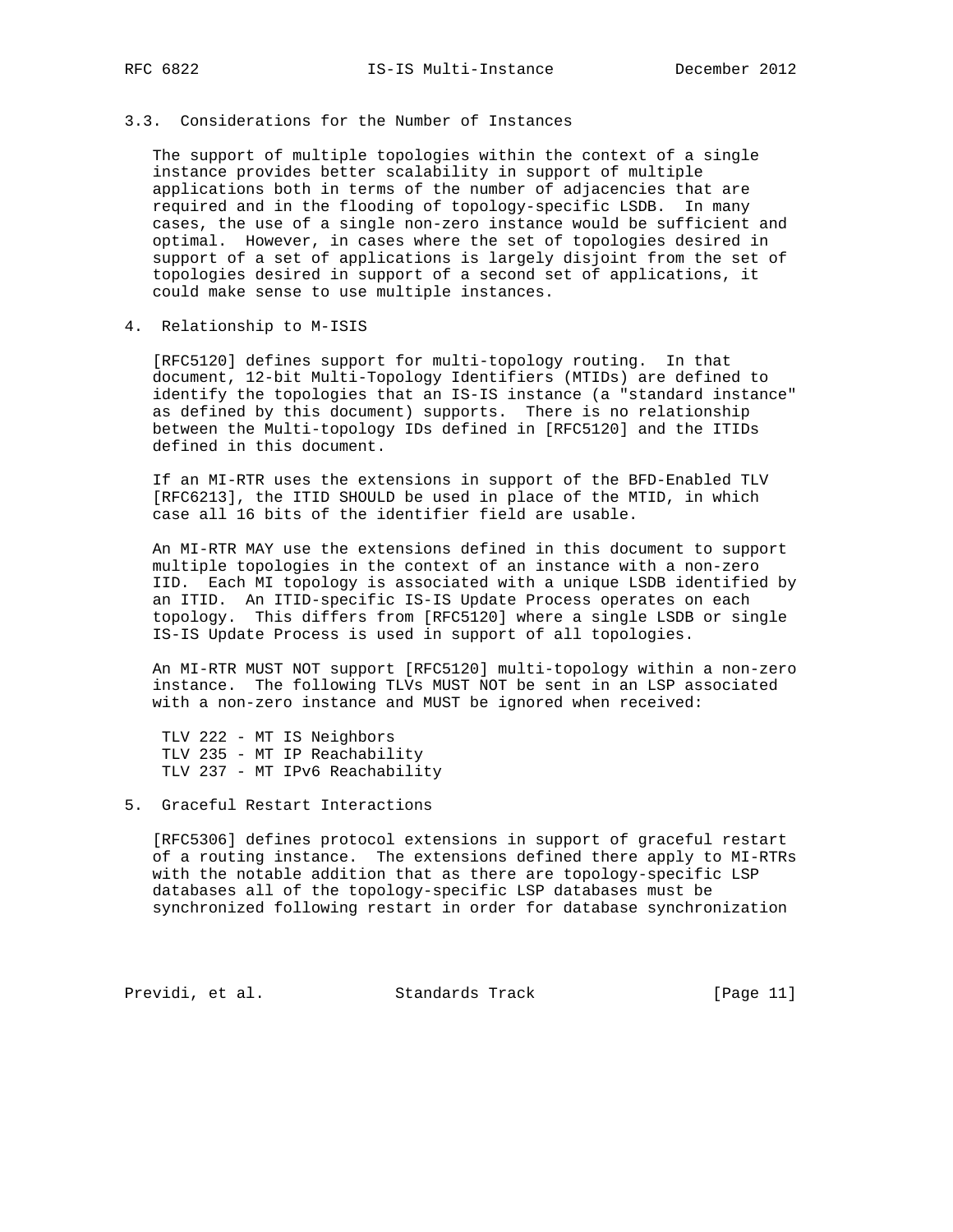RFC 6822 IS-IS Multi-Instance December 2012

 to be complete. This involves the use of additional T2 timers. See [RFC5306] for further details.

6. IANA Considerations

 Per this document, IANA has registered a new IS-IS TLV, which is reflected in the "IS-IS TLV Codepoints" registry:

| Type Description    |     | IIH LSP SNP Purge |
|---------------------|-----|-------------------|
|                     |     |                   |
| Instance Identifier | v v |                   |

 Per this document, IANA has registered two EUI-48 multicast addresses from the IANA-managed EUI address space as specified in [RFC5342]. The addresses are as follows:

 01-00-5E-90-00-02 AllL1MI-ISs 01-00-5E-90-00-03 AllL2MI-ISs

7. Security Considerations

 Security concerns for IS-IS are addressed in [ISO10589], [RFC5304], and [RFC5310].

8. Acknowledgements

 The authors would like to acknowledge contributions made by Dino Farinacci and Tony Li.

- 9. References
- 9.1. Normative References
	- [ISO10589] International Organization for Standardization, "Intermediate system to Intermediate system intra-domain routeing information exchange protocol for use in conjunction with the protocol for providing the connectionless-mode Network Service (ISO 8473)", ISO/ IEC 10589:2002, Second Edition, Nov. 2002.
	- [RFC2119] Bradner, S., "Key words for use in RFCs to Indicate Requirement Levels", BCP 14, RFC 2119, March 1997.
	- [RFC5120] Przygienda, T., Shen, N., and N. Sheth, "M-ISIS: Multi Topology (MT) Routing in Intermediate System to Intermediate Systems (IS-ISs)", RFC 5120, February 2008.

Previdi, et al. Standards Track [Page 12]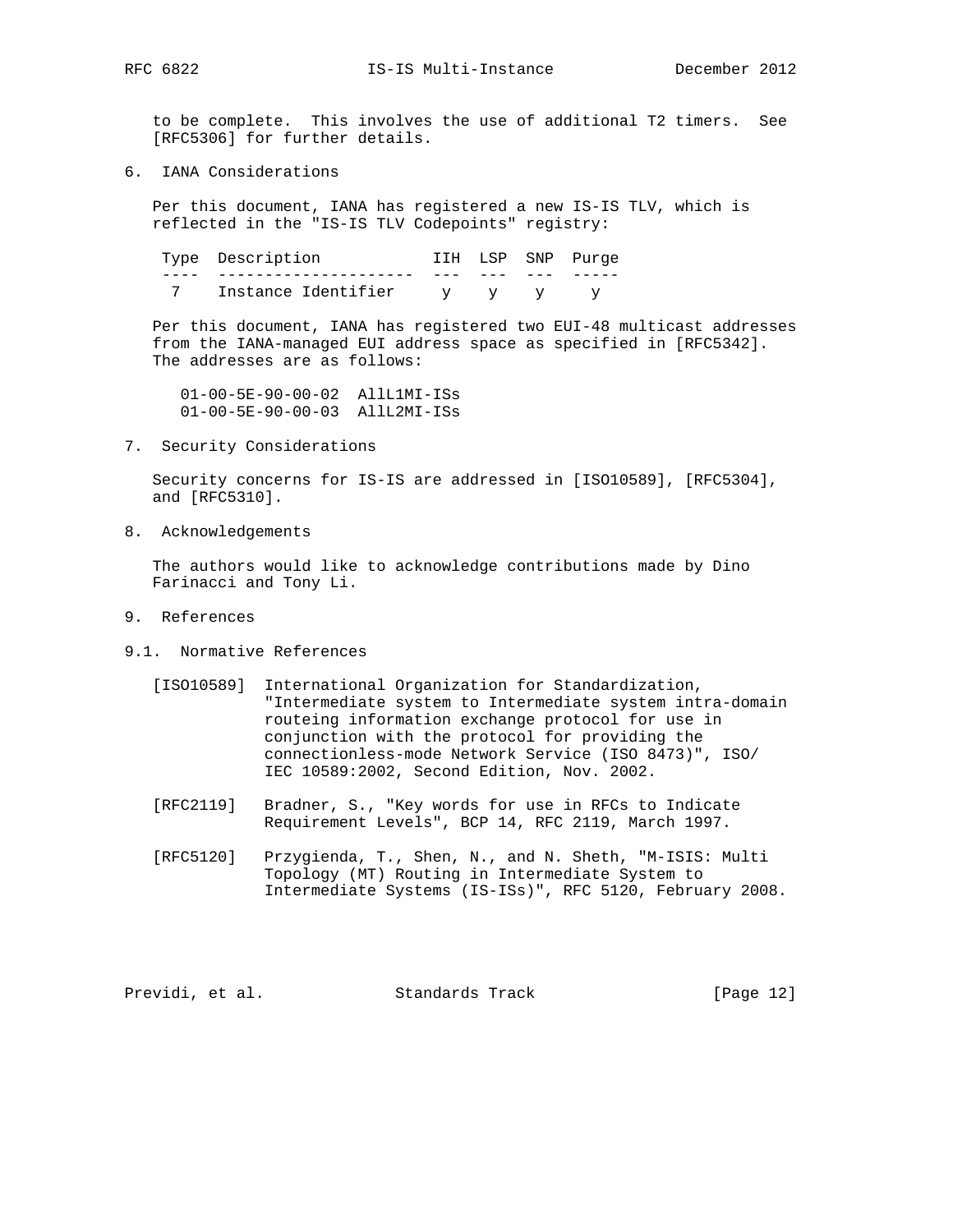- - [RFC5303] Katz, D., Saluja, R., and D. Eastlake, "Three-Way Handshake for IS-IS Point-to-Point Adjacencies", RFC 5303, October 2008.
	- [RFC5304] Li, T. and R. Atkinson, "IS-IS Cryptographic Authentication", RFC 5304, October 2008.
	- [RFC5306] Shand, M. and L. Ginsberg, "Restart Signaling for IS-IS", RFC 5306, October 2008.
	- [RFC5310] Bhatia, M., Manral, V., Li, T., Atkinson, R., White, R., and M. Fanto, "IS-IS Generic Cryptographic Authentication", RFC 5310, February 2009.
	- [RFC6213] Hopps, C. and L. Ginsberg, "IS-IS BFD-Enabled TLV", RFC 6213, April 2011.
	- [RFC6232] Wei, F., Qin, Y., Li, Z., Li, T., and J. Dong, "Purge Originator Identification TLV for IS-IS", RFC 6232, May 2011.
	- [RFC6233] Li, T. and L. Ginsberg, "IS-IS Registry Extension for Purges", RFC 6233, May 2011.
	- [RFC6823] Ginsberg, L., Previdi, S., and M. Shand, "Advertising Generic Information in IS-IS", RFC 6823, December 2012.
- 9.2. Informative References
	- [RFC5309] Shen, N. and A. Zinin, "Point-to-Point Operation over LAN in Link State Routing Protocols", RFC 5309, October 2008.
	- [RFC5342] Eastlake, D., "IANA Considerations and IETF Protocol Usage for IEEE 802 Parameters", BCP 141, RFC 5342, September 2008.

Previdi, et al. Standards Track [Page 13]